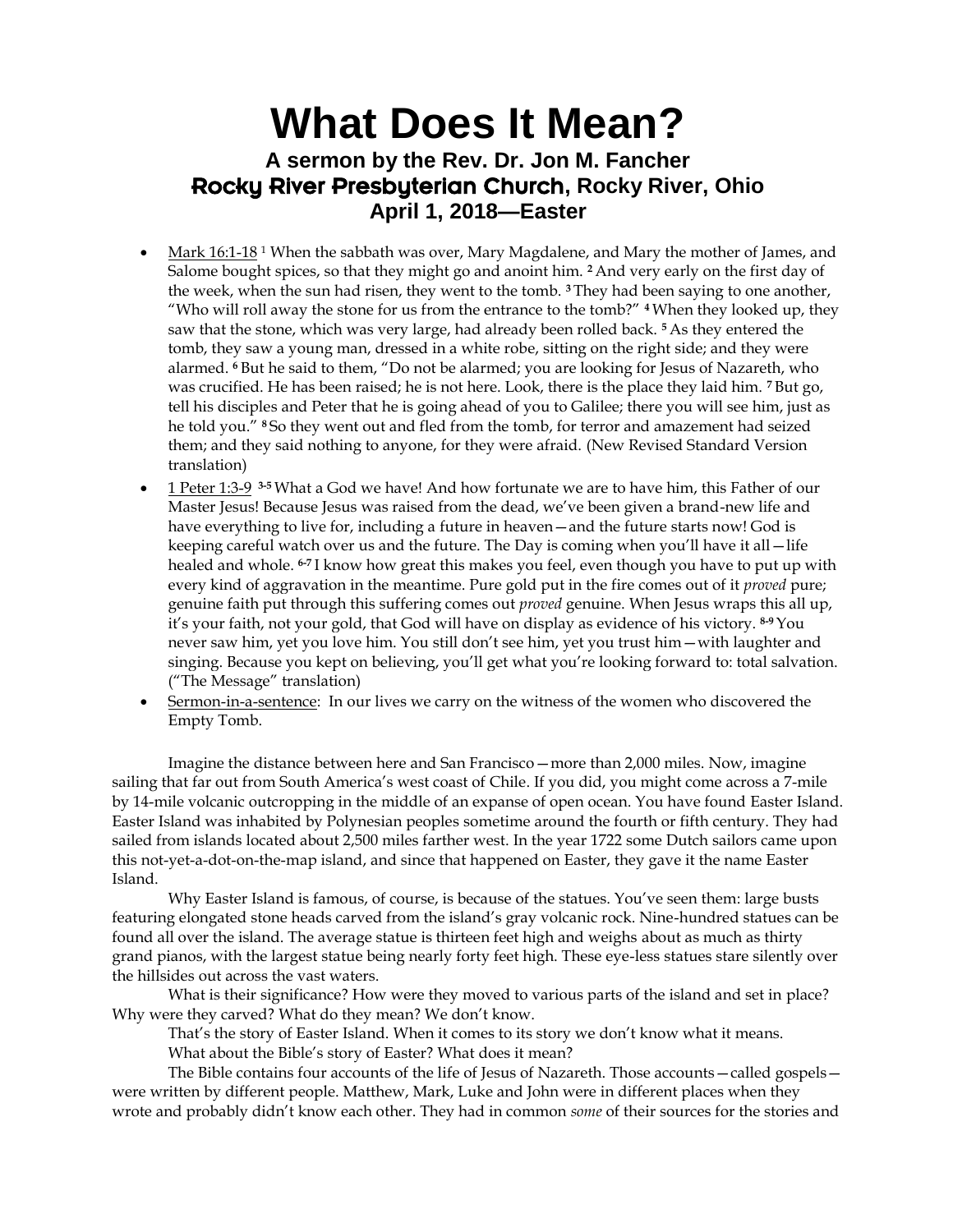the words of Jesus. But each gospel writer had other sources unique to him. That's why a certain story might appear in one or two gospels but not the others.

The Easter story is one that appears in all four gospels. That alone tells us how important it was. Even the Christmas story doesn't appear in all four gospels—did you know that? The birth of Jesus is described only in the gospels of Matthew and Luke. But the Easter story is in all four of them. Having said that, however, each gospel's Easter story has unique features; they're not all exactly the same.

Today we heard the version from the Gospel of Mark. He agrees with the other gospels that the Easter story begins on a Sunday morning, since it says it was "the first day of the week." A woman or several women were heading to the tomb of Jesus. Why? To see if he had been raised from the dead? No. Even though Jesus had predicted his death and resurrection, his followers were so overcome with grief that they weren't able to recall that he had prophesied that he would be raised from death to life.

The reason the women headed to the tomb that morning was that it was their first chance to complete burial tasks that they hadn't finished on Friday. Remember, Jesus was buried in haste in order to comply with the Jewish practice of burial before sunset on the day of death. Jesus died on a Friday, and the observance of the Jewish Sabbath began at sundown that day. Observing the Sabbath meant refraining from all work, including burial preparations. Apparently there hadn't been enough time to properly cleanse and anoint his body.

So the Sabbath observance began at sundown on Friday, and ended at sundown on Saturday, at which point the women could have completed the burial preparation tasks. But let's face it: then, like today, who would want to go to the cemetery after dark? No one. That's why the women were heading to the tomb at first light early on Sunday morning. They fully expected to remove the shroud from his body and use the waters and oils they were carrying.

What did it mean when the women saw that the stone that sealed the tomb had already been rolled aside? For one thing, it was a relief. Opening the tomb was a detail they hadn't made plans for, so that solved a problem. But on further thought… who *would* have opened the tomb? Had some other women also set out on this task? Had some of the disciples returned to grieve? Might Roman soldiers have been up to something? Had grave robbers broken in only to be disappointed in finding no treasures with the corpse?

Hesitantly, the women entered the tomb. Instead of an enshrouded body lying in one of the tomb's rock niches, they saw a white-robed young man sitting there as if he were waiting for them. What did that angelic being's presence mean? Had he opened the tomb? Removed the body?

To the women—and to all posterity—that angelic figure delivered the message of Easter: "He who was crucified has been raised." And by the way, note that in all four gospels that message was delivered for the first time in all the world… to *women*.

Now here's where Mark's gospel catches us off-guard. In the other gospels, the resurrected Jesus makes an appearance, either there with the women or later to the apostles and their companions. But not in Mark's gospel. Not only that, but the women ran away. Despite being directed by the angel to tell Peter and the other disciples that they *will* see Jesus when they travel to the Galilee region as Jesus had previously instructed them, Mark's gospel tells us nothing about it. Mark doesn't describe a rendezvous between the disciples and the Risen Christ. He doesn't even confirm that the women spoke to the disciples as the angel had directed. Instead, Mark's gospel says only that they "fled from the tomb" and "said nothing to anyone, for they were afraid."<sup>1</sup>

To be frank, rather than feeling like a story of triumph, the Easter story as presented by Mark's gospel can feel a little disappointing. Yes, we are told that Jesus rose from death to life, but the rest in Mark's version seems to be a tale of failure. The women failed to tell the disciples. Jesus didn't make an appearance. Believe it or not, across the centuries there were some attempts to add to the end of Mark's gospel to soften what seems to be an abrupt and disappointing account of the Resurrection. Many Bibles include those so-called "alternate endings" to Mark's gospel. But Bible scholars are confident that the oldest, that is, the earliest, and thus least messed-around-with versions of Mark's gospel end abruptly and leave us feeling incomplete.

 $\overline{a}$ 

<sup>&</sup>lt;sup>1</sup> Mark 16:8 New Revised Standard Version